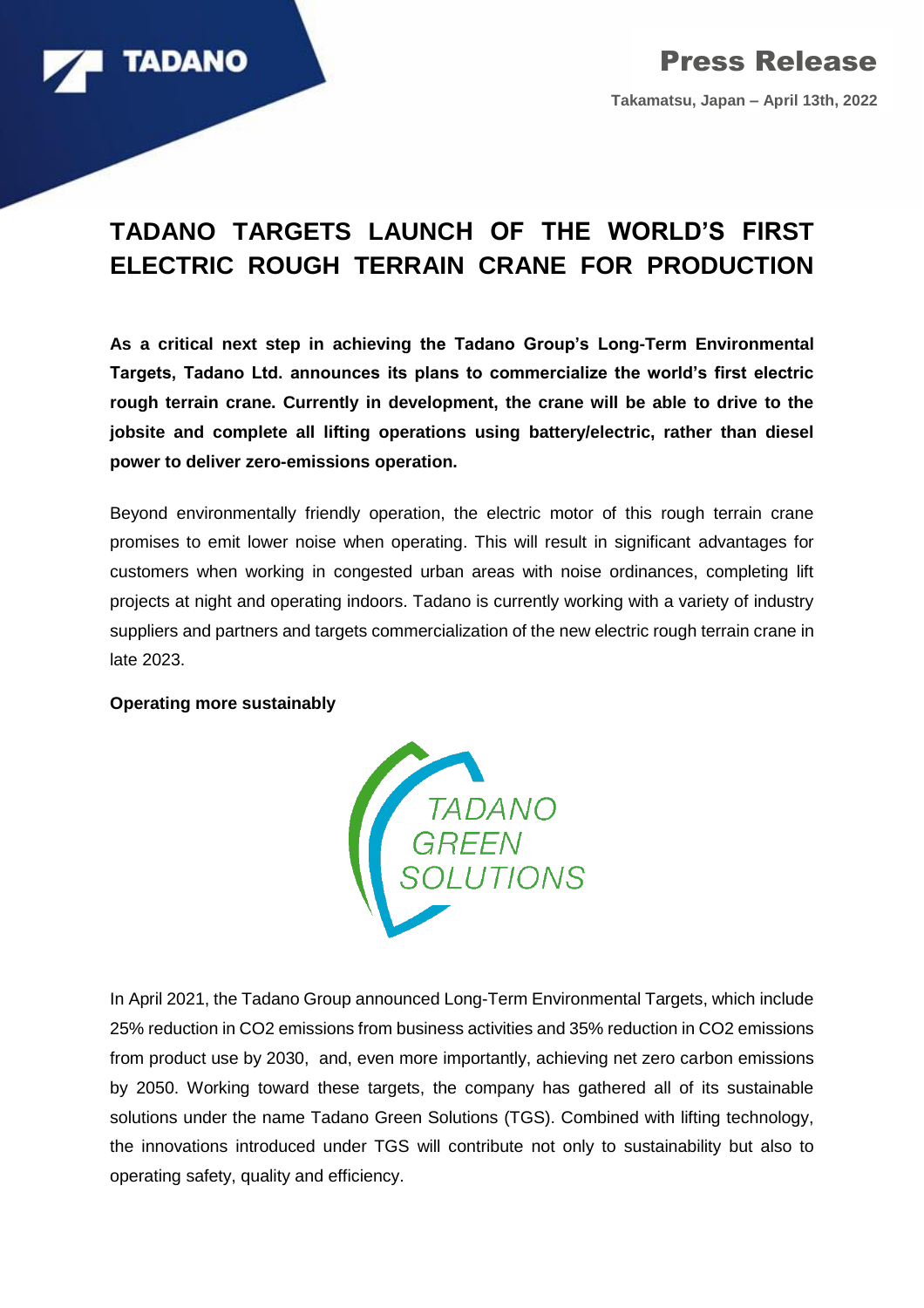

Introducing the world's first electric powered rough terrain crane is the next evolutionary step in meeting the company's environmental targets.

Most of the crane equipment on the market today consumes diesel fuel to operate. For many models, the engine and drivetrain are required to both propel the crane to the jobsite and power the hydraulics used to lift loads. Diesel fuel is burned in the process, generating CO2 emissions.

Under the banner of TGS, electrification of the rough terrain crane product line is one of the key efforts for lowering product emissions. Other mainstay TGS initiatives include the Tadano E-Pack and the ability of most cranes manufactured by Tadano in Europe to be operated with reduced-emissions fuels like hydrotreated vegetable oil (HVO) without modification.

Tadano's innovative E-Pack solution is currently available in Europe, and soon it will be available in Japan. The E-Pack allows crane operation without starting the engine. This electrohydraulic system quickly connects to the crane to deliver the ultimate in zero-emission and low-noise operation. E-Pack's intelligent electric motor control system ensures efficient power use at a lower operating cost versus diesel-powered cranes.

"In the spirit of greater harmony, Tadano contributes to a better global environment as a part of the surrounding society. We have set aggressive goals for lowering both operational and product emissions, and we will partner with industry leading companies to attain those goals," says Toshiaki Ujiie, President, CEO and Representative Director of Tadano Ltd. "In conjunction with previous product innovations to lower CO2 emissions, we are excited to introduce the first battery/electric rough terrain crane, which will be a key driver for our goal of 35 percent reduction in product CO2 emissions by 2030."

**Press contact: Central Marketing Team** E-mail: [Central.Marketing@tadano.com](mailto:Central.Marketing@tadano.com)